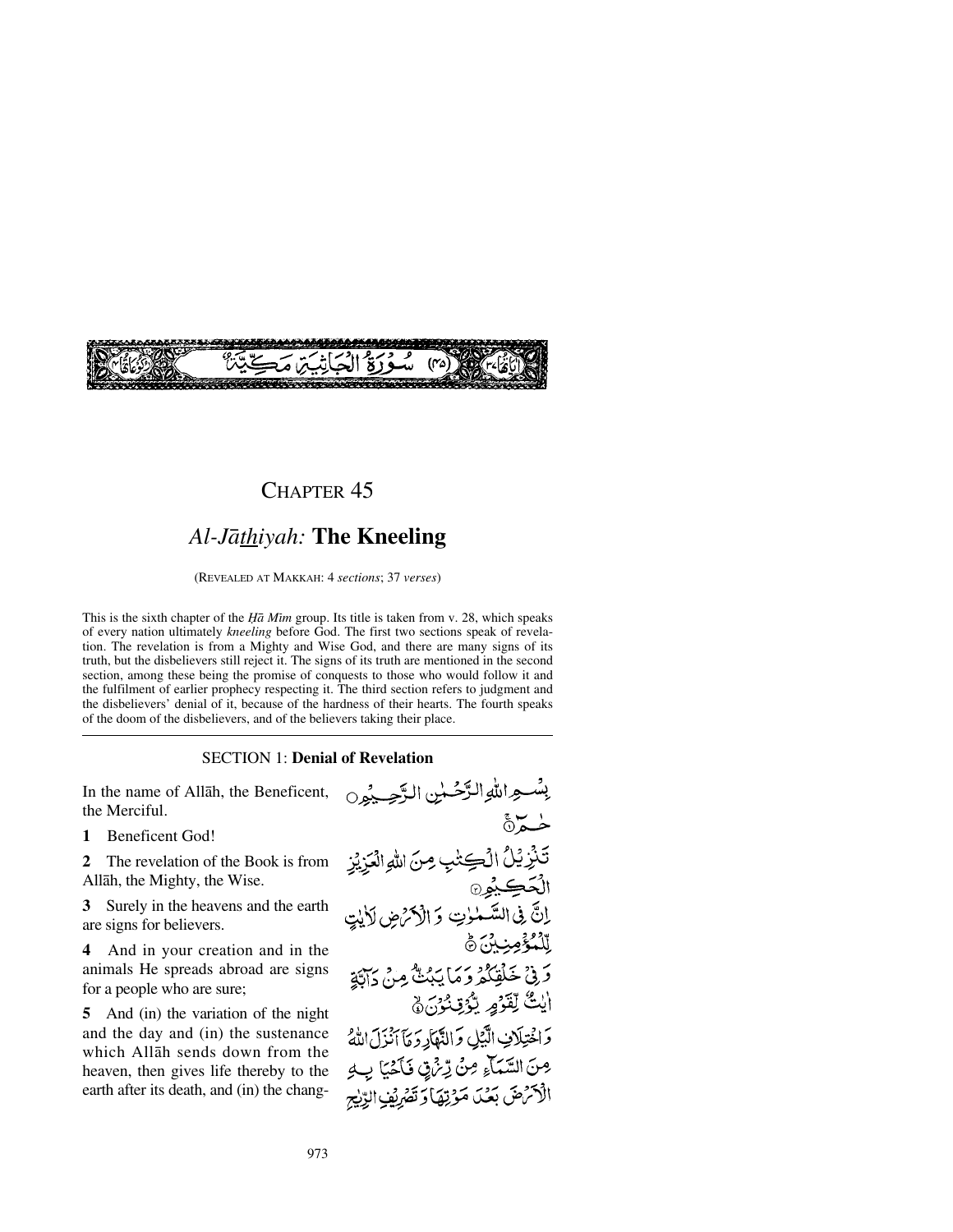ing of the winds, are signs for a people who understand.

**6** These are the messages of Allåh, which We recite to thee with truth. In what announcement will they then believe after Allåh and His signs?*<sup>a</sup>*

**7** Woe to every sinful liar!

**8** Who hears the messages of Allåh recited to him then persists in haughtiness, as though he had not heard them. So announce to him a painful chastisement.

**9** And when he comes to know of any of Our messages, he takes them for a jest. For such is an abasing chastisement.

**10** In front of them is hell, and that which they have earned will avail them naught, nor those whom they take for protectors besides Allåh, and for them is a grievous chastisement.

**11** This is guidance; and those who disbelieve in the messages of their Lord, for them is a painful chastisement of an evil (kind).

## ايْتٌ لِّقَوْمٍ يَّعْقِلُوْنَ ۞

تِلَكَ إيْتُ اللهِ نَتَلَوُّهَا عَلَيْكَ بِالْحَقَّ فِبِأَيِّ حَدِيْثٍ بَعْدَ اللَّهِ وَ الِّذِمِ يُؤْمِنُونَ رَيْلُ لِّكُلِّ آَيَّاكِ آتِّ بِمِنْ تَّسْمَعُ الَّذِي اللَّهِ تُنْتَلِي عَلَيْكِ تُمَّ يُصِرُّ وَدِيَّكْبِرًا كَأَنْ لَّمَرِيْسُمَعُهَا كَبَيْتِيْرِدُّ يعَذَابِ آلِيْمِنَ وَإِذَا عَلِمَ مِنْ الْتِنَاشَنِكَّااتَّخَذَهَا هُزُوًا لِوَلَيْكَ لَهُمْ عَذَابٌ مُّهِيْنٌ ﴾ مِنْ وَّ رَآبِهِمْ جَهَدَّهُو ۚ وَ لَا يُغْنِي عَنْهُمْ مَّا كَسَبُوۡا نَتَبُكَا وَٓ لَهٖ مَاۤ اتَّخَبُرُوۡا مِنۡ ۖ

دُوْنِ اللَّهِ أَوْلِيَاءَ وَكَهْدَعَدَاتٍ عَظِيْرَةٍ

هٰنَا هُدَّي ۚ دَ الَّذِينَ كَفَرُدًا بِأَيْتِ رَبِّهِ هُمْ بِهِ دِ بَرَابٌ مِّنْ بِرَجْزِ أَلِيْهُ ﴾

#### SECTION 2: **Truth of the Revelation**

**12** Allåh is He Who made subservient to you the sea that the ships may glide therein by His command, and that you may seek of His grace, and that you may give thanks.

**13** And He has made subservient to you whatsoever is in the heavens and whatsoever is in the earth, all, from أَلَّهُ الَّذِيَّ سَخَّرَ لَكُمُّ الْبَحْرَ لِتَجْرِيَ الْفَلْكُ فِيْكِي بِأَمْرِهِ وَلِتَّبْتَغُوْا مِنْ فَضْلِهِ وَلَعَلَّكُمْ تَشْكُرُونَ ۞ وَ سَعَّةَ لَكُهُ مَّا فِي السَّلْمَاتِ وَ مَبَا فِي الْكَرْضِ جَهِنْعًا مِّنْهُ ۖ إِنَّ فِي ذٰلِكَ

<sup>6</sup>*a. After Allåh and His signs*, i.e., after the word of Allåh and His signs have come to them.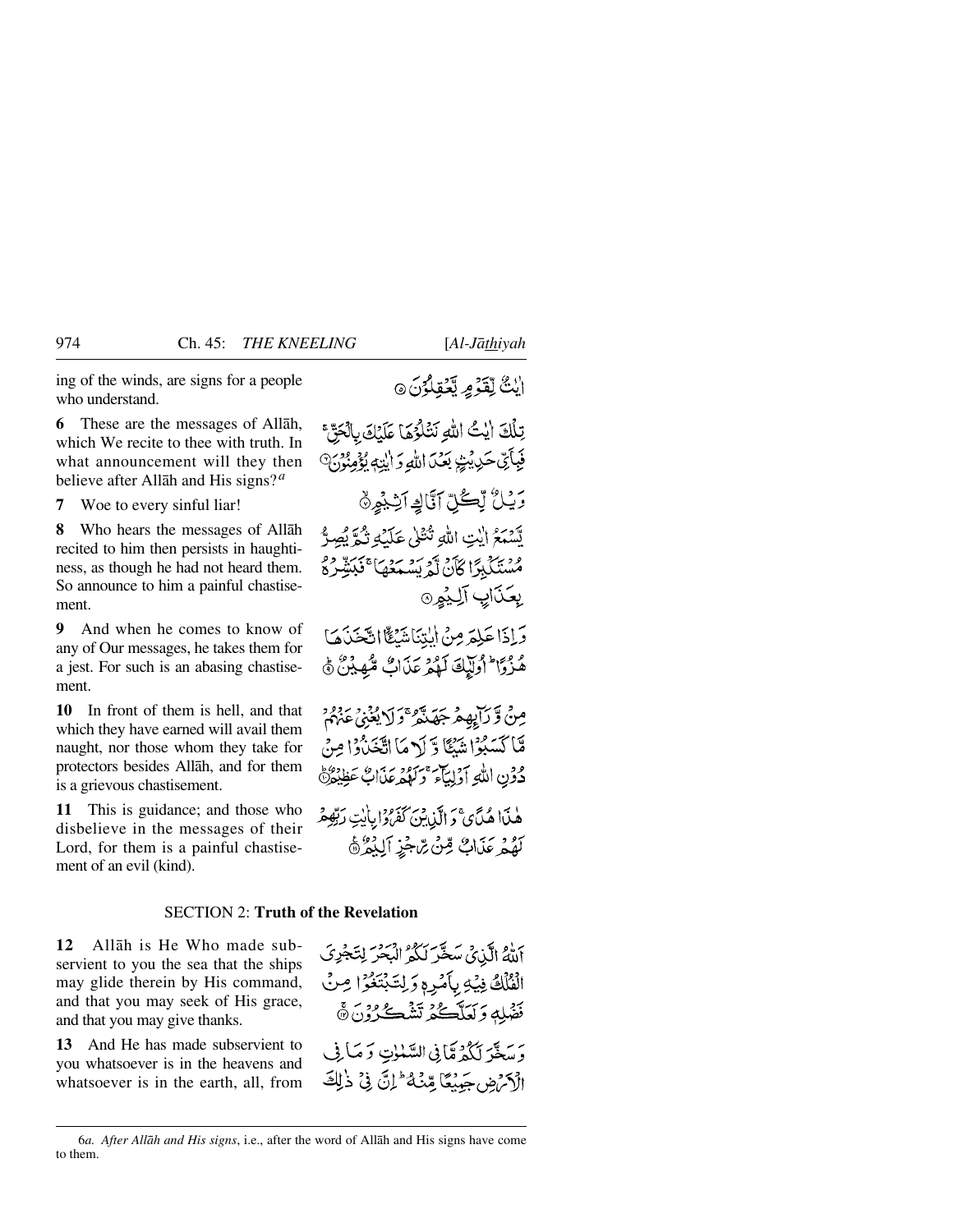Himself. Surely there are signs in this for a people who reflect.

**14** Tell those who believe to forgive those who fear not the days of Allåh*<sup>a</sup>* that He may reward a people for what they earn.

**15** Whoever does good it is for himself, and whoever does evil, it is against himself; then to your Lord you will be brought back.

**16** And certainly We gave the Children of Israel the Book and judgment and prophethood and provided them with good things, and made them excel the nations.

**17** And We gave them clear arguments in the Affair.*<sup>a</sup>* So they differed not until after knowledge had come to them, out of envy among themselves. Surely thy Lord will judge between them on the day of Resurrection concerning that wherein they differed.

**18** Then We made thee follow a course in the Affair, so follow it, and follow not the low desires of those who know not.

**19** Surely they can avail thee naught against Allåh. And surely the wrongdoers are friends of each other, and Allåh is the Friend of the dutiful.

**20** These are clear proofs for men, and a guidance and a mercy for a people who are sure.

# **َلاٰيٰتٍ لِّقَدِّمٍ يَّتَفَكَّرُوْنَ** قُلْ لِلَّدْيُنَ أُمَنُوْا يَغْفِرُوْا لِلَّيْنِيُنَ لَايَرْجُوْنَ آيَّامَ اللَّهِ لِيَجْزِيَ قَوْمًا لِمَا ڪَانُرُ (پُڪُسِبُونَ @ مَنْ عَبِيلَ صَالِحًا فَلِنَفْسِهِ ۚ وَ مَبِنَ أَسَاءَ فَعَلَيْهَا نُمْحَةً إِلَىٰ رَبِّكُمْ تُرْجَعُونَ@ وَلَقَدْ الْيَيْنَابِيْيَ إِسْرَاءِ بِكِيْ الْمَكِتْبَ وَالْحُكْمَ وَالِدُّبُوَّةَ وَ رَزَقْنُهُ هُرِيقَنّ الطَّيِّبْتِ وَفَصَّلْنَهُمْ عَلَى الْعٰلَيِّيْنَ ﴾ وَ أَتَيْنَهُمْ بَيِّنْتٍ مِّنَ الْأَمْيِرِ ۚ فَبَمَا اخْتَلَفُوْٓا اللَّهِ مِنْ بَعۡلِي مَا جَآءَهُـُـهُمُّـ الْعِلْمُ تَغَيُّّا بَدْيَهُمْ إِنَّ رَبَّكَ يَقْضِي بَيْنَهُمْ يَوْمَ الْقِيْمَةِ فِيْمَا كَانُوْا فِيْهِ يَخْتَلِفُوْنَ® نْمُرَّجَعَلْنِكَ عَلَىٰ شَرِبْعَةٍ مِّنَ الْأَهْرِ فَاتَّبِعُهَا دَلَا تَتَّبَّعُ آهُوَآءَ الَّذِينَ لَا يَعۡلَمُوۡنَ ۞ إِنَّهُمْ لَنْ يُّغْنُوْا عَنْكَ مِنَ اللَّهِ شَيْئًا وَ إِنَّ الظُّلِمِيْنَ بَعَضُهُمْ أَوْلِيَآْءٌ بَعَضٍ وَ اللَّهُ وَلِيَّ الْمُتَّقِينَ ۞ هٰبِدَا يَسَابِكُهُ لِلنَّابِينِ دَهُدًّى وَّ دَمَّةً لِّقْدَمِ بِّرْتِنْدُنَ۞

<sup>14</sup>*a.* By *the days of Allåh* are meant the favours which are bestowed on the righteous; see 14:5*a*. These words make it clear that there is an assurance given to the faithful in the two previous verses that they will be triumphant in this world, and rule the land as well as the sea.

<sup>17</sup>*a*. The *Affair* or *Amr* here signifies the prophethood of Muhammad, regarding which the Israelites were given the clearest prophecies (Bd). See the next verse, where the Holy Prophet is plainly addressed as having been given this *Affair*.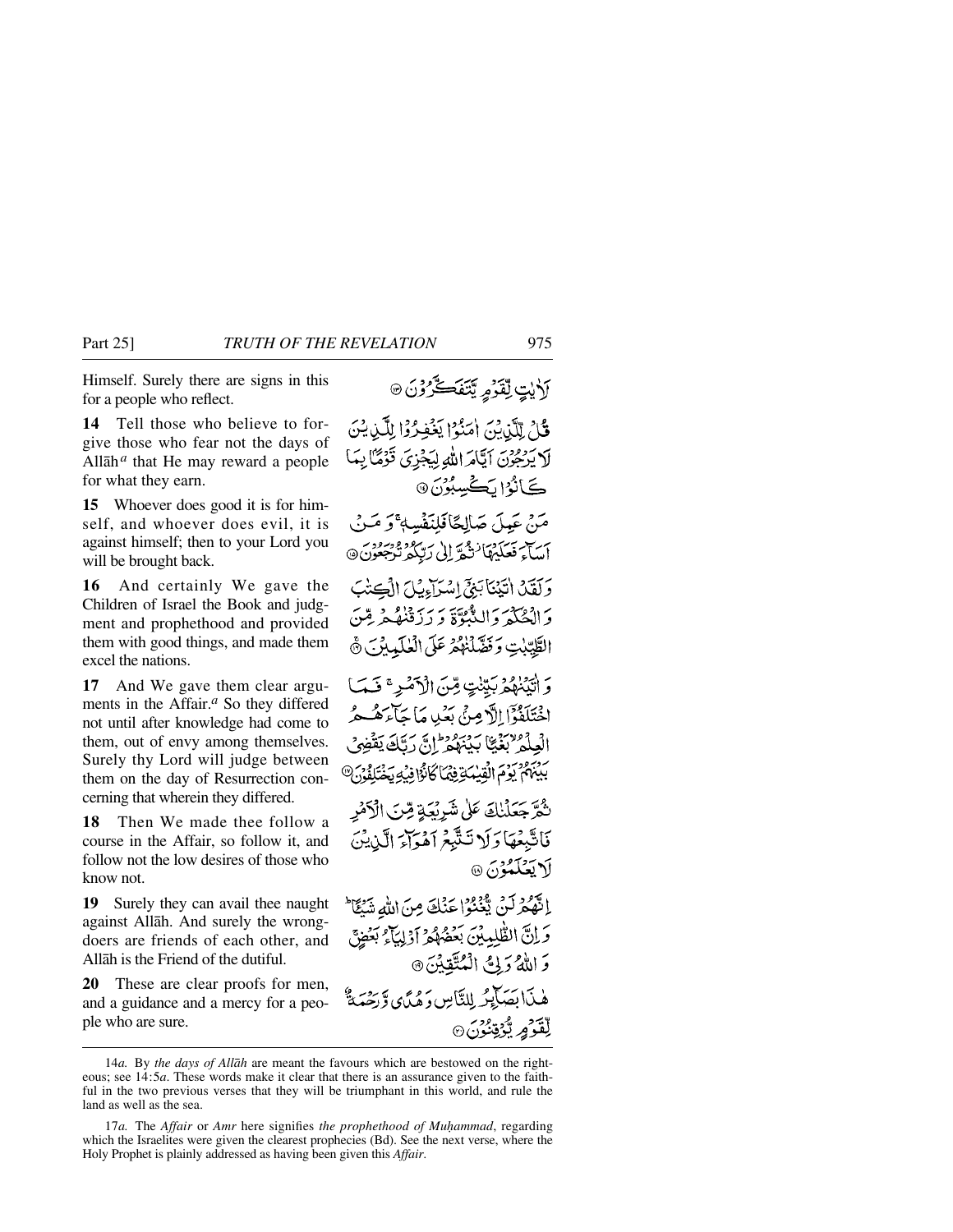**21** Or do those who do evil deeds think that We shall make them as those who believe and do good — their life and their death being equal?*<sup>a</sup>* Evil is what they judge!

آمرْحَسِبَ الَّذِيْنَ اجْتَرَحُوا السَّيّاتِ أَنْ تَجْعَلَهُمْ كَالَّدْيْنَ اٰ مَنْوَادَ عَمِلُوا القبلِحٰتِ نَسَوَآءً مِنْجَبَاهُمْ وَمَيَاتِفُهُ ساء ما بجھ درس<br>مداء ما بچڪمون ه

## SECTION 3: **Denial of Judgment**

**22** And Allåh created the heavens and the earth with truth, and that every soul may be rewarded for what it has earned, and they will not be wronged.

**23** Seest thou him who takes his desire for his god, and Allåh leaves him in error knowingly,<sup>*a*</sup> and seals his hearing and his heart and puts a covering on his sight? Who can then guide him after Allåh? Will you not mind?

**24** And they say: There is naught but our life of the world; we die and we live and nothing destroys us but time, and they have no knowledge of that; they only conjecture.

**25** And when Our clear messages are recited to them, their only argument is that they say: Bring (back) our fathers, if you are truthful.

**26** Say: Allåh gives you life, then makes you die, then will He gather you to the day of Resurrection, wherein is no doubt, but most people know not.

وَخَلَقَ اللَّهُ السَّمْوٰتِ وَالْأَرْضَ بِالْحَقّ دَلِنْجُرٰى ݣُلٌّ نَفْسٍ بِبَاكْسَبِتْ دَهْمْرِ لَا يُظْلَمُوْنَ ۞ آفترة بِنْتَ مَنِ اتَّحْنَىٰ الْعَدَّ الْمَاءُ هَـٰوٰٮ مُرُدَّ آضَلَّهُ اللَّهُ عَلَى عِلْمِهِ وَّخَذَّمَ عَلَى سَمْعِهِ وَقَلْبِهِ وَجَعَلَ عَلَى بَصَرِهِ غِشَادَةً \* فَعَنْ يَّهْدِيثِهِ مِنْ بَعْدِ اللهِ لَهُ يَحْ آفيكا تَنْڪَ ُوْنَ ۞ وَ قَالَوْا مَا هِيَ الْأَحْيَانَيْمَا لِإِيْقِ بِمِنْ بِمُدْثِرِ رَبِّحْيَادَ مَا يُهْلِكُنَّآ الْأَالِدَّاهُوْ ۚ وَ مَا لَهُمْ بِبِلْلِكَ مِنْ عِلْمٍ ۚ إِنَّ هُمْ الآدىگا ئۇزىر، وَ إِذَا تُتْلَىٰ عَلَيْهِمْ الْنُّنَا بَِيِّنْتِ مَّا كَانَ حُقَّتَهُمْ إِلَّآ َإِنَّ قَالُوااغُتُوْا بِالْمَانِيَّ إِنْ ڪُنُنْدُ صٰدِقِ بِنَ @ قُلِ اللَّهُ بِحَيِّيْكُمُ نَكُرَّ يُعِيْتُكُمْ نُكَّرَ يَجْبِدُكُمْ إِلَىٰ يَؤْمِرالْقِبْهَةِ لَا سَ بِْبَ فِيْهِ وَلَٰكِنَّ أَكْثَرَ النَّاسِ لَا يَعْلَمُوْنَ هَ

<sup>21</sup>*a.* The meaning may be that the wicked are not like the righteous, either in life or in death; or, that the wicked will not find themselves in death in a state of ease resembling that which they enjoy in this life. Or, the doing of good is here called life, and the doing of evil death, because good deeds give life to man and evil deeds cause his spiritual death.

<sup>23</sup>*a.* The word *knowingly* implies that Allåh knows the heart and mental attitude of men of low desires, and the consequence of their evil deeds is that they remain in error.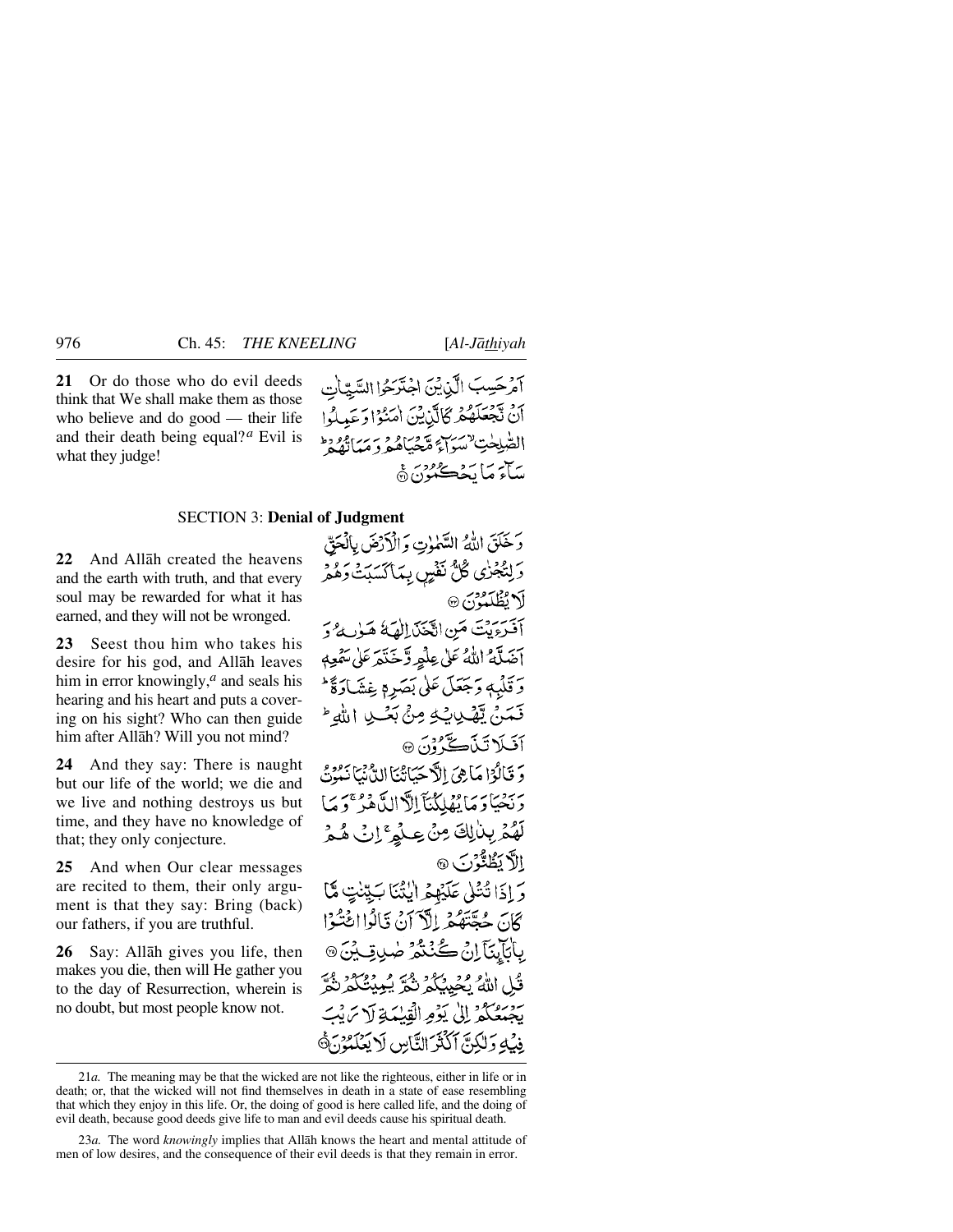### SECTION 4: **The Doom**

**27** And Allåh's is the kingdom of the heavens and the earth. And on the day when the Hour comes to pass, on that day will the followers of falsehood perish.

**28** And thou wilt see every nation kneeling down. Every nation will be called to its record.*<sup>a</sup>* This day you are requited for what you did.

**29** This is Our record that speaks against you with truth. Surely We wrote what you did.

**30** Then as to those who believed and did good, their Lord will admit them to His mercy. That is the manifest achievement.

**31** And as to those who disbelieved — were not My messages recited to you? But you were proud and you were a guilty people.

**32** And when it was said, Surely the promise of Allåh is true and the Hour — there is no doubt about it, you said: We know not what the Hour is. We think (it) only a conjecture and we are not at all sure.

**33** And the evil of what they did will become manifest to them, and that at which they mocked will encompass them.

**34** And it will be said: This day We forsake you as you neglected the meet-

وَلِلَّهِ مُلْكُ السَّمْوٰتِ وَ الْأَرْضِ وَرَدِّمَ تَقَوَّمُ السَّاعَةُ يَوْمَيِّنِ تَخْسُرُ الْمُبْطَلُوْنَ®

وَتَبْرَى كُلَّ أُمَّةٍ جَأَشَةً تَفْءُلُّ أُمَّةٍ تُدُعَى إِلَى كِتَٰبِهَا أَآلَيْهِ مَرْتَجْزَوْنَ مَاڭْنْتُمْ تَعْبَلُوْنَ ۞ هْذَا كِتْبُنَا يَنْطِقُ عَلَيْكُمْ بِالْحَقِّ إِنَّا ڭئانشتنسۇ ماڪ<sup>روو</sup>ر تېرور<br>شىلان فَأَمَّا الَّذِيْنَ إِمَنُوْا دَعَبِيْدَا الصَّلَحْتِ فَيْكَ خِلْفُعْ رَبِّهُكُّ فِي رَحْمَتِهِ ۚ ذَٰلِكَ هُوَ الْفَوْشُ الْمُبِيْنُ ۞ وَآمَنَا الَّذِينَ كَفَرُوا مُنْ يَدَوِينَ إِيْتِي تُتَلَىٰ عَلَيْكُمُرْ فَأَسْتَكَبَّرَتُمْ وَكَتْخَذُرُ قَوْمَاً مُّجْرِمِينَ۞ وَ إِذَا قِيْلَ إِنَّ وَعَلَىٰ اللَّهِ حَقٌّ وَالسَّاعَةُ لَا رَبِّبَ فِيُهَا قُلْتُمْ مَّا نَدْرِيْ مَاالسَّاعَةٌ اِنْ نَظُنُّ الْأَطَنَّاوَ مَا نَحْنُ بِمُسْتَبِقِنِبُنَّ وَبَدَالَهُمْ سَيّاتُ مَاعَيلُوْادَحَاقَ بِهِمْ مَّا كَانُوْا بِهٖ يَسْتَهْزِءُوْنَ ۞ ر دين ايرور بردر سودس.<br>و قبيل البومر نىشىلگە كىكانسىيىشكە لقآءَ بَدُمِيكُمْ هٰذَا دَ مَأْوٰبِيَكُمُ النَّاسُ

<sup>28</sup>*a.* That every nation shall have a book or a record of its deeds shows that nations are also judged according to their deeds. But nations are judged in this life, therefore the day on which every nation is called to its record is the day of its doom. The words *thou wilt see every nation kneeling down* — hint at a great spiritual awakening being brought about in the world.